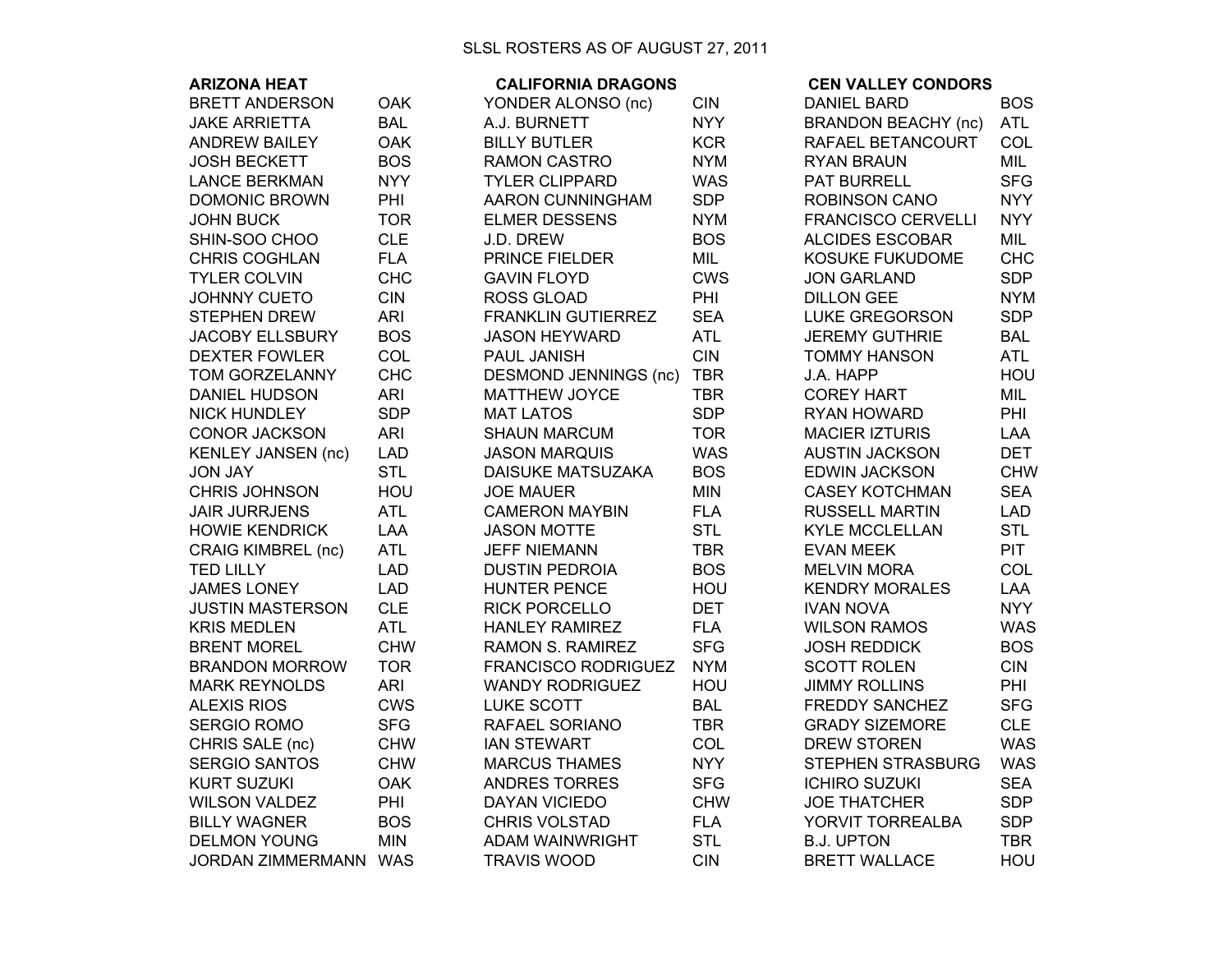| <b>CHESAPEAKE CRABS</b> |            | <b>EMERALD CITY OSPREY</b> |            | <b>GALAPAGOS TORTOISES</b> |            |
|-------------------------|------------|----------------------------|------------|----------------------------|------------|
| <b>BOBBY ABREU</b>      | LAA        | <b>JOHN AXFORD</b>         | MIL        | PEDRO ALVAREZ              | <b>PIT</b> |
| <b>BRANDON ALLEN</b>    | <b>ARI</b> | <b>DARWIN BARNEY</b>       | <b>CHC</b> | <b>JOAQUIN BENOIT</b>      | <b>TBR</b> |
| <b>ERICK AYBAR</b>      | LAA        | <b>DARIC BARTON</b>        | <b>OAK</b> | <b>WILSON BETEMIT</b>      | <b>KCR</b> |
| <b>HOMER BAILEY</b>     | <b>CIN</b> | <b>JASON BARTLETT</b>      | <b>SDP</b> | <b>MARLON BYRD</b>         | <b>CHC</b> |
| <b>SCOTT BAKER</b>      | <b>MIN</b> | <b>ADRIAN BELTRE</b>       | <b>BOS</b> | <b>MATT CAIN</b>           | <b>SFG</b> |
| <b>CARLOS BELTRAN</b>   | <b>NYM</b> | <b>JASON BERKEN</b>        | <b>BAL</b> | RAJAI DAVIS                | <b>OAK</b> |
| MIGUEL CABRERA          | <b>DET</b> | PETER BOURJOS              | LAA        | <b>WADE DAVIS</b>          | <b>TBR</b> |
| <b>LORENZO CAIN</b>     | <b>MIL</b> | <b>JONATHAN BROXTON</b>    | <b>LAD</b> | <b>SCOTT DOWNS</b>         | <b>TOR</b> |
| <b>ALEXI CASILLA</b>    | <b>MIN</b> | <b>JAY BRUCE</b>           | <b>CIN</b> | <b>MATT DOWNS</b>          | HOU        |
| <b>KEVIN CORREIA</b>    | <b>SDP</b> | <b>CHRIS CARPENTER</b>     | <b>STL</b> | <b>ANDRE ETHIER</b>        | <b>LAD</b> |
| <b>CRAIG COUNSELL</b>   | MIL        | <b>MIKE CARP</b>           | <b>SEA</b> | <b>MATT GARZA</b>          | <b>TBR</b> |
| <b>ALLEN CRAIG</b>      | <b>STL</b> | <b>MARK ELLIS</b>          | <b>OAK</b> | <b>CARLOS GONZALEZ</b>     | COL        |
| <b>JESSE CRAIN</b>      | <b>MIN</b> | <b>YUNEL ESCOBAR</b>       | <b>TOR</b> | <b>CHASE HEADLEY</b>       | <b>SDP</b> |
| <b>CARL CRAWFORD</b>    | <b>TBR</b> | <b>CHONE FIGGINS</b>       | <b>SEA</b> | PHILIP HUGHES              | <b>NYY</b> |
| MICHAEL CUDDYER         | <b>MIN</b> | <b>DAVID FREESE</b>        | <b>STL</b> | <b>KELLY JOHNSON</b>       | <b>ARI</b> |
| R.A. DICKEY             | <b>NYM</b> | <b>BRIAN FUENTES</b>       | <b>MIN</b> | <b>ADAM JONES</b>          | <b>BAL</b> |
| <b>ALEX GONZALEZ</b>    | <b>ATL</b> | RAFAEL FURCAL              | <b>LAD</b> | <b>RYAN KALISH</b>         | <b>BOS</b> |
| <b>TRAVIS HAFNER</b>    | <b>CLE</b> | ROY HALLADAY               | PHI        | <b>JEFF KARSTENS</b>       | <b>PIT</b> |
| <b>DAN HAREN</b>        | LAA        | <b>JOSH HAMILTON</b>       | <b>TEX</b> | <b>JASON KUBEL</b>         | <b>MIN</b> |
| <b>JOSH JOHNSON</b>     | <b>FLA</b> | <b>JASON KENDALL</b>       | <b>KCR</b> | <b>HONG-CHIH KUO</b>       | <b>LAD</b> |
| <b>IAN KENNEDY</b>      | <b>ARI</b> | <b>BRANDON LEAGUE</b>      | <b>SEA</b> | <b>MATT LAPORTA</b>        | <b>CLE</b> |
| <b>CLAYTON KERSHAW</b>  | <b>LAD</b> | <b>MIKE LEAKE</b>          | <b>CIN</b> | <b>JON LESTER</b>          | <b>BOS</b> |
| <b>WILTON LOPEZ</b>     | HOU        | <b>DERREK LEE</b>          | <b>ATL</b> | <b>JED LOWRIE</b>          | <b>BOS</b> |
| <b>VICTOR MARTINEZ</b>  | <b>BOS</b> | <b>TIM LINCECUM</b>        | <b>SFG</b> | <b>CASEY MCGEHEE</b>       | MIL        |
| YADIER MOLINA           | <b>STL</b> | <b>BENGIE MOLINA</b>       | <b>TEX</b> | <b>JONATHAN NIESE</b>      | <b>NYM</b> |
| <b>JUSTIN MORNEAU</b>   | <b>MIN</b> | <b>MIKE NAPOLI</b>         | <b>LAA</b> | <b>JOEL PERALTA</b>        | <b>WAS</b> |
| <b>EDWARD MUJICA</b>    | <b>SDP</b> | <b>DARREN OLIVER</b>       | <b>TEX</b> | <b>FELIX PIE</b>           | <b>BAL</b> |
| <b>DAVID MURPHY</b>     | <b>TEX</b> | <b>CARL PAVANO</b>         | <b>MIN</b> | <b>BUSTER POSEY</b>        | <b>SFG</b> |
| <b>DARREN O'DAY</b>     | <b>TEX</b> | PLACIDO POLANCO            | PHI        | <b>DAVID PRICE</b>         | <b>TBR</b> |
| <b>JAKE PEAVY</b>       | <b>CWS</b> | <b>BRIAN ROBERTS</b>       | <b>BAL</b> | <b>ALEXEI RAMIREZ</b>      | <b>CWS</b> |
| <b>JHONNY PERALTA</b>   | <b>DET</b> | JONATHAN SANCHEZ           | <b>SFG</b> | <b>ARAMIS RAMIREZ</b>      | <b>CHC</b> |
| <b>RYAN RABURN</b>      | <b>DET</b> | PABLO SANDOVAL             | <b>SFG</b> | <b>WILL RHYMES</b>         | <b>DET</b> |
| <b>ARTHUR RHODES</b>    | <b>CIN</b> | <b>NATE SCHIERHOLTZ</b>    | <b>SFG</b> | <b>CARLOS RUIZ</b>         | PHI        |
| <b>RICKY ROMERO</b>     | <b>TOR</b> | <b>ALFONSO SORIANO</b>     | <b>CHC</b> | <b>RAMON SANTIAGO</b>      | <b>DET</b> |
| <b>DREW STUBBS</b>      | <b>CIN</b> | <b>DREW SUTTON</b>         | <b>CLE</b> | <b>JAMES SHIELDS</b>       | <b>TBR</b> |
| <b>JUSTIN UPTON</b>     | <b>ARI</b> | MIGUEL TEJADA              | <b>SDP</b> | <b>MIKE STANTON</b>        | <b>FLA</b> |
| <b>RICKIE WEEKS</b>     | MIL        | <b>DANNY VALENCIA</b>      | <b>MIN</b> | <b>MARK TEIXEIRA</b>       | <b>NYY</b> |
| <b>JOSH WILLINGHAM</b>  | <b>WAS</b> | <b>JASON VARITEK</b>       | <b>BOS</b> | <b>JIM THOME</b>           | MIN        |
| <b>KEVIN YOUKILIS</b>   | <b>BOS</b> | <b>JUSTIN VERLANDER</b>    | <b>DET</b> | <b>VERNON WELLS</b>        | <b>TOR</b> |
| <b>BEN ZOBRIST</b>      | <b>TBR</b> | <b>JAYSON WERTH</b>        | PHI        | <b>MATT WIETERS</b>        | <b>BAL</b> |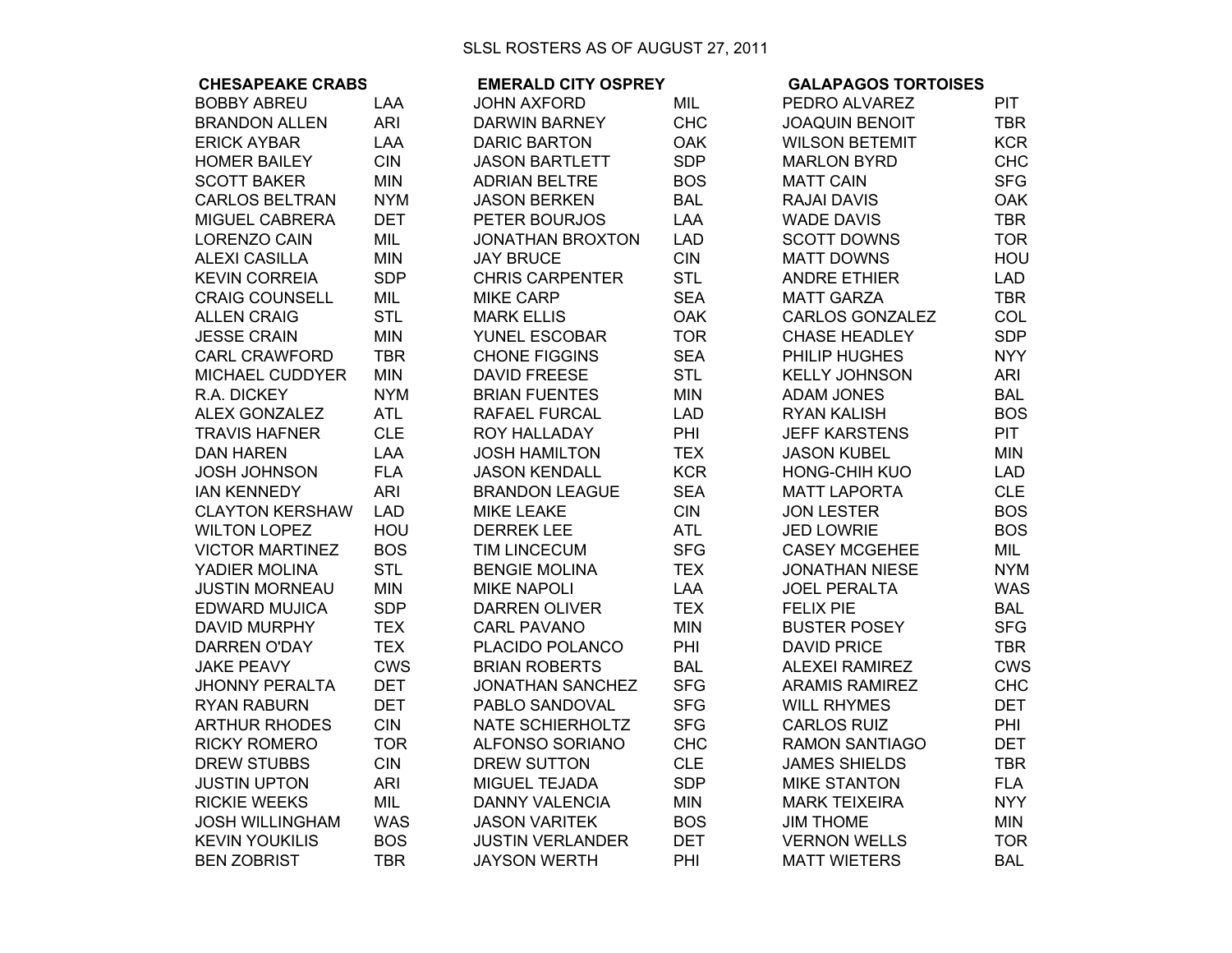## SLSL ROSTERS AS OF AUGUST 27, 2011

| <b>JACKSON HOLE GUIDES</b> |            | <b>MALIBU WAVE</b>      |            | <b>NEW YORK KNIGHTS</b>  |            |
|----------------------------|------------|-------------------------|------------|--------------------------|------------|
| <b>BRENNAN BOESCH</b>      | <b>DET</b> | <b>GRANT BALFOUR</b>    | <b>TBR</b> | <b>MIKE AVILES</b>       | <b>KCR</b> |
| <b>JULIO BORBON</b>        | <b>TEX</b> | <b>HEATH BELL</b>       | <b>SDP</b> | <b>JEFF BAKER</b>        | <b>CHC</b> |
| <b>CLAY BUCHHOLZ</b>       | <b>BOS</b> | <b>DALLAS BRADEN</b>    | <b>OAK</b> | <b>JOSE BAUTISTA</b>     | <b>TOR</b> |
| <b>MIKE CAMERON</b>        | <b>BOS</b> | RUSSELL BRANYAN         | <b>SEA</b> | ROGER BERNADINA          | <b>WAS</b> |
| <b>JAMEY CARROLL</b>       | <b>LAD</b> | <b>SEAN BURNETT</b>     | <b>WAS</b> | <b>EMILIO BONIFACIO</b>  | <b>FLA</b> |
| <b>CARLOS CARRASCO</b>     | <b>CLE</b> | <b>FAUSTO CARMONA</b>   | <b>CLE</b> | <b>MICHAEL BOURN</b>     | HOU        |
| <b>STARLIN CASTRO</b>      | <b>CHC</b> | SANTIAGO CASILLA        | <b>SFG</b> | <b>MADISON BUMGARNER</b> | <b>SFG</b> |
| HANK CONGER (nc)           | LAA        | AROLDIS CHAPMAN (nc)    | <b>CIN</b> | <b>TREVOR CAHILL</b>     | <b>OAK</b> |
| <b>NELSON CRUZ</b>         | <b>TEX</b> | <b>CHRIS DENORFIA</b>   | <b>SDP</b> | <b>DAVID DEJESUS</b>     | <b>KCR</b> |
| <b>JOHN DANKS</b>          | <b>CWS</b> | <b>LUCAS DUDA</b>       | <b>NYM</b> | <b>BEN FRANCISCO</b>     | PHI        |
| ALEJANDRO DE AZA           | <b>CWS</b> | <b>JIM EDMONDS</b>      | <b>CIN</b> | FREDDY FREEMAN (nc)      | <b>ATL</b> |
| <b>RYAN DEMPSTER</b>       | <b>CHC</b> | <b>DANNY ESPINOSA</b>   | <b>WAS</b> | <b>CRAIG GENTRY</b>      | <b>TEX</b> |
| <b>IAN DESMOND</b>         | <b>WAS</b> | <b>FREDDY GARCIA</b>    | <b>NYY</b> | <b>VLADIMIR GUERRERO</b> | LAA        |
| <b>KYLE DRABEK (nc)</b>    | <b>TOR</b> | <b>BRETT GARDNER</b>    | <b>NYY</b> | <b>BILL HALL</b>         | <b>BOS</b> |
| <b>KYLE FARNSWORTH</b>     | <b>TBR</b> | <b>ZACH GREINKE</b>     | <b>KCR</b> | <b>JEREMY HELLICKSON</b> | <b>TBR</b> |
| <b>NEFTALI FELIZ</b>       | <b>TEX</b> | <b>COLE HAMELS</b>      | PHI        | <b>BRAD LIDGE</b>        | PHI        |
| <b>ALEX GORDON</b>         | <b>KCR</b> | <b>OMAR INFANTE</b>     | <b>ATL</b> | <b>DEREK LOWE</b>        | <b>ATL</b> |
| <b>RAMON HERNANDEZ</b>     | <b>CIN</b> | JOHN JASO               | <b>TBR</b> | FERNANDO MARTINEZ (nc)   | <b>NYM</b> |
| <b>AARON HILL</b>          | <b>TOR</b> | <b>UBALDO JIMENEZ</b>   | COL        | <b>BRIAN MCCANN</b>      | ATL        |
| <b>AUBREY HUFF</b>         | <b>SFG</b> | <b>ANDRUW JONES</b>     | <b>CWS</b> | JAKE MCGEE (nc)          | <b>TBR</b> |
| <b>CHRIS IANNETTA</b>      | COL        | <b>CHIPPER JONES</b>    | <b>ATL</b> | <b>BRAD MILLS (nc)</b>   | <b>TOR</b> |
| <b>REED JOHNSON</b>        | <b>LAD</b> | <b>JEFF KEPPINGER</b>   | HOU        | <b>MIKE MINOR</b>        | <b>ATL</b> |
| <b>KYLE KENDRICK</b>       | PHI        | PAUL KONERKO            | <b>CWS</b> | <b>MITCH MORELAND</b>    | <b>TEX</b> |
| <b>KYLE LOHSE</b>          | <b>STL</b> | <b>JONATHAN LUCROY</b>  | <b>MIL</b> | <b>DAVID ORTIZ</b>       | <b>BOS</b> |
| <b>EVAN LONGORIA</b>       | <b>TBR</b> | <b>ANDREW MCCUTCHEN</b> | <b>PIT</b> | <b>GERARDO PARRA</b>     | <b>ARI</b> |
| <b>RYAN MADSON</b>         | PHI        | <b>CARLOS PENA</b>      | <b>TBR</b> | <b>RONNY PAULINO</b>     | <b>FLA</b> |
| <b>NICK MARKAKIS</b>       | <b>BAL</b> | <b>JUAN PIERRE</b>      | <b>CWS</b> | <b>MARTIN PRADO</b>      | <b>ATL</b> |
| <b>SEAN MARSHALL</b>       | <b>CHC</b> | A.J. PIERZYNSKI         | <b>CWS</b> | <b>JOSE REYES</b>        | <b>NYM</b> |
| <b>DONNIE MURPHY</b>       | <b>FLA</b> | <b>SCOTT PODSEDNIK</b>  | <b>LAD</b> | <b>CODY ROSS</b>         | <b>FLA</b> |
| <b>RICKY NOLASCO</b>       | <b>FLA</b> | <b>EDGAR RENTERIA</b>   | <b>SFG</b> | MICHAEL SAUNDERS         | <b>SEA</b> |
| <b>CHRIS PEREZ</b>         | <b>CLE</b> | ANIBAL SANCHEZ          | <b>FLA</b> | <b>JUSTIN SMOAK</b>      | <b>SEA</b> |
| <b>ALBERT PUJOLS</b>       | <b>STL</b> | <b>MARCO SCUTARO</b>    | <b>BOS</b> | <b>TRAVIS SNIDER</b>     | <b>TOR</b> |
| <b>COLBY RASMUS</b>        | <b>STL</b> | <b>SETH SMITH</b>       | COL        | <b>JOAKIM SORIA</b>      | <b>KCR</b> |
| <b>SEAN RODRIGUEZ</b>      | <b>TBR</b> | <b>GEOVANY SOTO</b>     | <b>CHC</b> | <b>RYAN SWEENEY</b>      | <b>OAK</b> |
| <b>GABY SANCHEZ</b>        | <b>FLA</b> | RUBEN TEJADA            | <b>NYM</b> | <b>CHRIS TILLMAN</b>     | <b>BAL</b> |
| <b>ERVIN SANTANA</b>       | <b>LAA</b> | <b>WILL VENABLE</b>     | <b>SDP</b> | <b>JOSH TOMLIN</b>       | <b>CLE</b> |
| <b>JOHAN SANTANA</b>       | <b>NYM</b> | <b>OMAR VIZQUEL</b>     | <b>CWS</b> | <b>KOJI UEHARA</b>       | <b>BAL</b> |
| <b>MATT THORNTON</b>       | <b>CWS</b> | <b>BRIAN WILSON</b>     | <b>SFG</b> | <b>DAN UGGLA</b>         | <b>FLA</b> |
| <b>EDINSON VOLQUEZ</b>     | <b>CIN</b> | <b>CARLOS ZAMBRANO</b>  | <b>CHC</b> | <b>JASON VARGAS</b>      | <b>SEA</b> |
| <b>RANDY WOLF</b>          | MIL        | RYAN ZIMMERMAN          | <b>WAS</b> | <b>BARRY ZITO</b>        | <b>SFG</b> |
|                            |            |                         |            |                          |            |